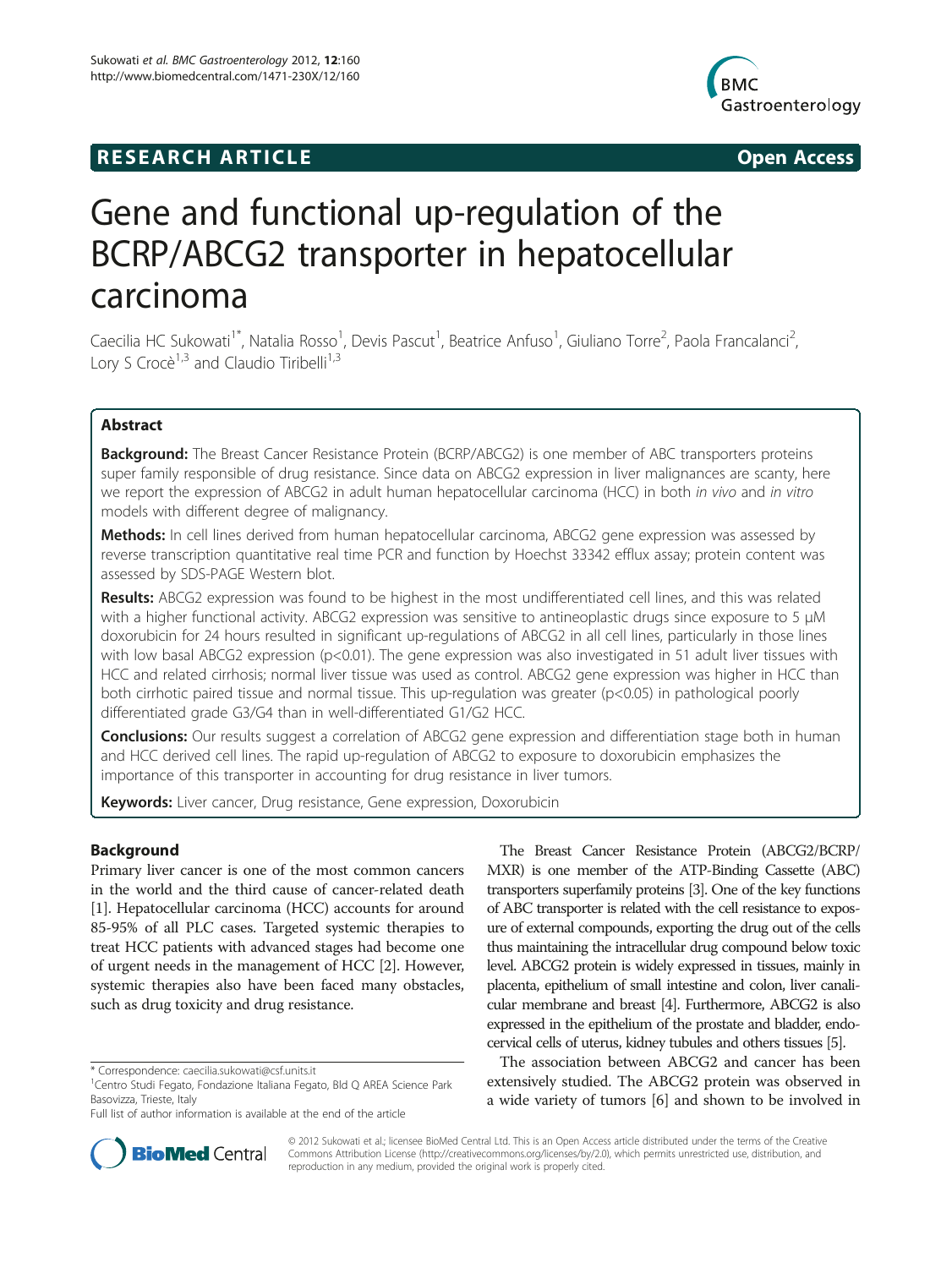the cancer cells resistance to many chemotherapeutic agents [[7,8](#page-6-0)]. However, even though there are several reports of ABCG2 in liver cancer [\[9](#page-6-0)-[12](#page-6-0)], it is still needed to be expanded and its correlation with clinical finding is important to be explored. The ABCG2 expression was found to be high in HCC [[10](#page-6-0)] and was reported to increase following chemotherapy in hepatoblastoma patients [[13](#page-6-0)]. In glioma, ABCG2 expression is related with pathological grade, tissues differentiation and resistance to mitoxantrone [[14](#page-6-0)].

In recent studies, ABCG2 expression has been also associated with stem cells and cancer stem cells, both in circulating and solid cancers. Side population (SP) of stem cells is a population of cells having the ability to export Hoechst 33342 dye, an activity related with cells resistance [\[15](#page-6-0)]. In HCC, the SP cells sorted from several cell lines were associated with the metastatic potentials and therapeutic-resistance [[16](#page-6-0)]. Zhou et al. demonstrated that the ABCG2/Bcrp1 is the molecular determinant for SP [[17,18\]](#page-6-0) and SP of hepatic oval cells was also defined by ABCG2/BCRP1 in the rat model [\[19](#page-7-0)]. Furthermore, cells expressing ABCG2 might play a central role in hepatocarcinogenesis, in which ABCG2<sup>+</sup> cells could generate both ABCG2<sup>+</sup> and ABCG2<sup>-</sup> cells, whereas ABCG2<sup>-</sup> cells bore only ABCG2<sup>-</sup> cells [[20](#page-7-0)].

Collectively these studies indicated the relevance of ABCG2 in several human malignancies and its association with drug resistance and cells differentiation. We here report on the ABCG2 mRNA level and activity in both *in vitro* and *in vivo* models consisting of human hepatic cell lines and human samples of HCC to investigate the role of this transporter, particularly its role in drug resistance issue in liver cancer.

## Methods

## Samples

## Cell lines

Human liver cell lines IHH, HepG2, HuH-7 and JHH-6 were used as in vitro models of HCC cell lines with different degree of morphologic differentiation. The immortalized hepatocyte line IHH was kindly provided by Dr. Trono (Lausanne, Switzerland) [\[21](#page-7-0)] while human HCC cell lines HuH-7 (JCRB0403) and JHH-6 (JCRB1030) were obtained from the Japan Health Science Research Resources Bank (HSRRB, Tokyo, Japan). The HepG2 cell line was obtained from the Istituto Zooprofilattico Sperimentale della Lombardia e dell'Emilia Romagna (IZSLER, Brescia, Italy).

The IHH cells were grown in DMEM-F12 medium supplemented with  $10\%$  (v/v) fetal bovine serum (FBS), 1% antibiotics, 1% L-glutamine, 1 μM dexamethasone and 5 μg/mL insulin. The HepG2 and HuH-7 cells were grown in DMEM medium (high glucose) supplemented with 10% (v/v) FBS, 1% L-glutamine and 1% antibiotics.

The JHH-6 cells were grown in Williams' E medium supplemented with 10% (v/v) FBS, 1% L-glutamine and 1% antibiotics. The cultures were maintained at 37°C in a humidified 5%  $CO<sub>2</sub>$  incubator and when they reached 80% - 90% confluence they were routinely expanded by 0.05% trypsin detachment.

#### Human tissue samples

Human liver tissues were collected from HCC patients undergoing liver resections or orthotopic liver transplantations and normal donor liver in the similar age group as control. A total of 51 (23 HCC, 21 cirrhosis, 7 normal tissues) liver tissues were analyzed. Fifteen paired samples HCC and cirrhosis were obtained from the same patient (70% of all HCC tissues analyzed). The tissues were snap-frozen in liquid nitrogen and stored in −80°C before further processing. The diagnosis of patients was established on international criteria together with its Edmondson Steiner HCC grading [\[22\]](#page-7-0) and other clinical findings. Informed consent to participate to the study was obtained from each patient or by a legal representative and the protocol was approved by the ethical committee of the University of Trieste.

## In vitro cytotoxicity test

The cytotoxic effects of doxorubicin hydrochloride (Dox), verapamil hydrochloride, Hoechst 33342 (Sigma-Aldrich, St Louis, USA) and Rhodamine 123 (Rho123; Invitrogen, Milan, Italy) were assessed by 3-(4,5-Dimethyl-2 thiazolyl)-2,5-diphenyl-2H-tetrazolium bromide (MTT) dye reduction test [\[23\]](#page-7-0). The cells were seeded in concentration 20,000 cells/ $\text{cm}^2$  in 24-well plates for the corresponding time. The dose of Dox, verapamil, Hoechst, and Rho123 ranged from 0 to 10.0  $\mu$ M, 0 to 20  $\mu$ M, 0 to 5  $\mu$ g/ mL, and 0 to 20 μg/mL, respectively. For Dox cytotoxicity test, the exposure time was 24 hours, whereas for verapamil, Hoechst and Rho123 the exposure time was tested at 30, 90 and 180 minutes as the required time to perform the dye exclusion assay. The absorbance of the untreated cells was taken as 100% survival.

#### Total RNA isolation and reverse transcription

Total RNA from cell lines and tissues samples was extracted using the TriReagent solution (Sigma–Aldrich) according to the manufacture's protocol. The RNA pellet was dissolved in nuclease-free water and stored at −80° C until further analysis. RNA was quantified at 260 nm in a Beckman Coulter DU®730 spectrophotometer (Fullertone, CA, USA). The RNA purity was evaluated according the MIQE guidelines [\[24](#page-7-0)] by measuring the ratio A260/A280 with appropriate purity values between 1.8 and 2.0. The integrity of RNA was assessed on standard 1% agarose/formaldehyde gel. The reverse transcription of 1 μg of total RNA was performed with an iScript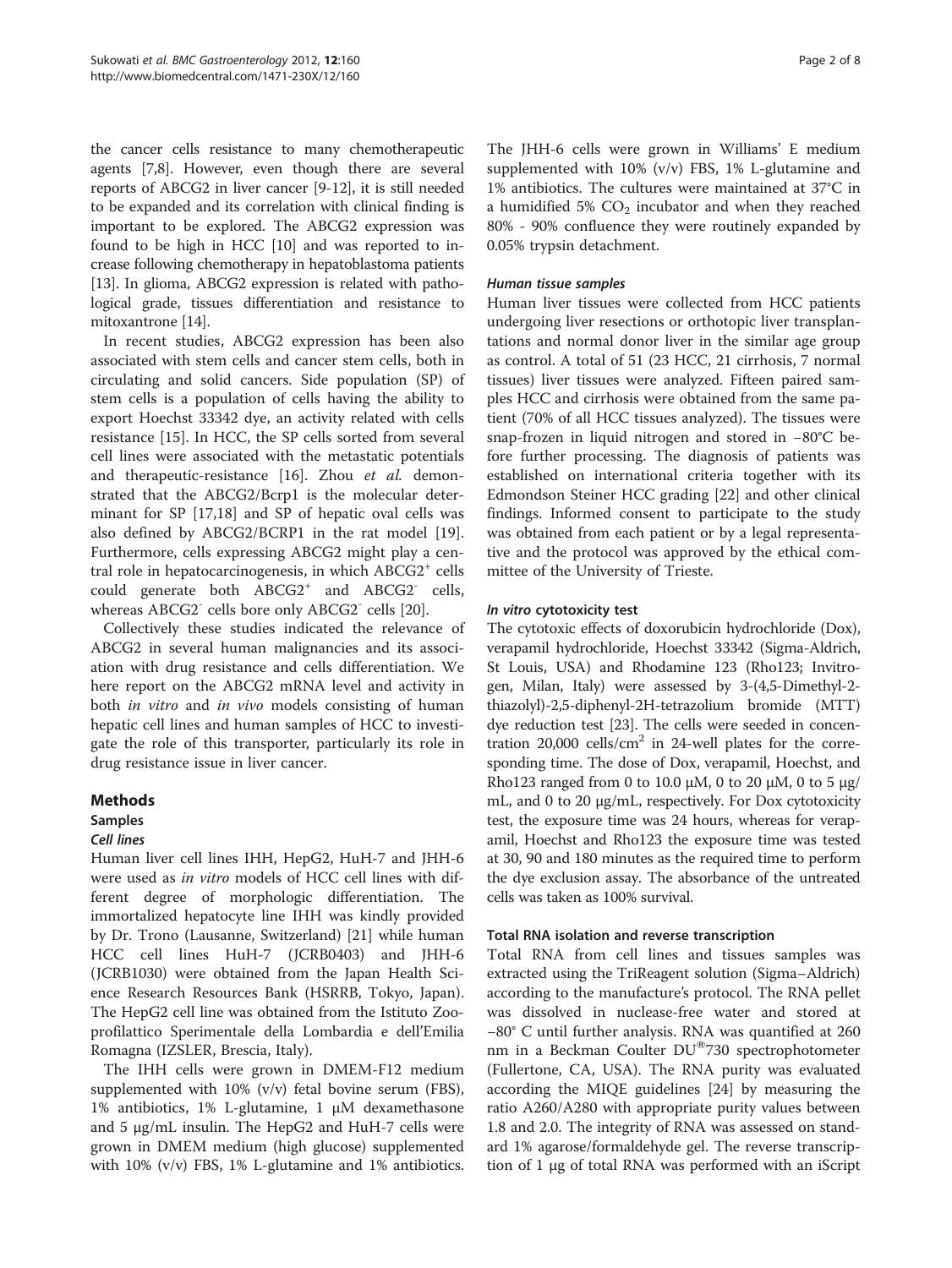cDNA synthesis Kit (Bio-Rad, Milan, Italy) according to the manufacture's suggestions. A total of 20 μL volume reaction was conducted in a thermocycler (Gene Amp PCR System 2400, Perkin-Elmer, Boston, MA, USA) at 25°C for 5 min, 42°C for 30 min, 85°C for 5 min. The cDNA was conserved at −20°C until used.

## Quantitative real time RT-PCR (RT-qPCR)

The RT-qPCR of gene ABCG2 and ABCB1 was performed according to the iQ SYBR Green Supermix protocol (Bio-Rad). PCR amplification was carried out in 15 μL reaction volume containing 25 ng of cDNA, 1x iQ SYBR Green Supermix (100 mM KCl; 40 mM Tris–HCl; pH 8.4; 0.4 mM each dNTP; 50 U/mL iTaq DNA polymerase; 6 mM  $MgCl<sub>2</sub>$ ; SYBR Green I; 20 mM fluorescein; and stabilizers) and 250 nM gene specific sense and anti-sense primers (Table 1). Reactions were run and analyzed on a Bio-Rad iQ5 multi color real-time PCR detection system (IQ5 software version 3.1) together with reference genes. Cycling parameters were determined and analyzed using the Pfaffl modification of the  $\Delta\Delta$ Ct equation with taking accounts to the efficiency of the reaction [\[25](#page-7-0)]. Primer sets were designed using the Beacon Designer 7.9 (Premier Biosoft International, Palo Alto, CA, USA) across two exons to avoid contamination of genomic DNA and reference genes 18S-rRNA and β-actin were used to normalize target gene expression. Melting curve analysis and agarose gel electrophoresis were carried out to asses templates specificity.

## Western blot

After 5 μM Dox treatment for 24 hours, cells were washed with PBS at room temperature. The protein was extracted using cell lysis buffer (PBS containing 1% v/v of a protease inhibitor cocktail and 2 mM phenylmethylsulfonylfluoride). Protein concentration was determined by copper (II) sulphate solution and bicinchonic acid (Sigma-Aldrich) protein assay following the manufacturer's instructions.

A total of 30 μg protein were size-separated, together with molecular weight standard by SDS–PAGE using a Mini Protein III Cell (Bio-Rad, Hercules, CA, USA). After SDS–PAGE, proteins were electro-transferred with a semi-dry blotting system onto immune-blot PVDF membranes using a Mini Trans-Blot Cell (Bio-Rad). Membrane was incubated overnight at 4°C with targeted antibodies in T-TBS buffer (Tris 20 mM, Tween 20, 0.2%, NaCl 500 nM, pH 7.5). The peroxidase reaction was obtained by exposure of membrane in the ECL-Plus Western blot detection system solutions (ECL Plus Western blotting Detection Reagents, GE-Healthcare Bio-Sciences, Italy). List of antibodies was described in Table [2.](#page-3-0)

## Hoechst 33342 efflux assay

The activity of ABCG2 in cell lines IHH, HepG2, HuH-7 and JHH-6 was assessed using Hoechst 33342 efflux assay with modification from previous report [[27\]](#page-7-0). Single cells suspension and monolayer cells were given sterile 1 to 20 μM final concentration of verapamil incubated for 30 minutes in 37°C. After incubation, 5 μg/mL Hoechst 33342 was added, and the cells incubated for 90 minutes in 37°C. The reaction was stopped by incubating the cells on ice for 5 minutes. The Hoechst 33342 efflux was measured by spectrofluorometer (Jasco FP-770, Maryland, USA and Hidex Chameleon - Driver 4.34, Turku, Finland) for suspension and monolayer cells, respectively. The measurement was performed on 355 nm excitation and 460 nm emission wavelength. To confirm the ABCB1 activity, the internal accumulation of Rho123, was performed by FACSCalibur flow cytometer (Beckton Dickinson, NJ, USA). A total of 10,000 events were analyzed per sample.

## Statistical analysis

Box plot graphics and statistical analysis were constructed using software SigmaPlot Version 11.0 (Systat Software, Inc., Chicago, USA). The student's  $t$  test was performed for statistical comparison between groups. Value of p<0.05 was regarded as statistically significant.

## Results

## Modulation of the ABCG2 gene and protein expression by doxorubicin

To investigate the ABCG2 expression according to cell differentiation, 4 human-derived hepatic cell lines with different degree of differentiation were analyzed. The expression of immortalized normal human hepatocytes IHH was defined as control 1.00. The highest level of ABCG2 folds mRNA expression compared to IHH was

Table 1 List of primer sequences for the quantification of specific genes by RT-qPCR in hepatic cell lines and clinical samples tissues

| Gene     | Acc. no.  | <b>Primer forward</b>            | <b>Primer reverse</b>       | Ref.       |
|----------|-----------|----------------------------------|-----------------------------|------------|
| ABCG2    | NM 004827 | <b>TATAGCTCAGATCATTGTCACAGTC</b> | GTTGGTCGTCAGGAAGAAGAG       | This study |
| ABCB1    | NM 000927 | <b>TGCTCAGACAGGATGTGAGTTG</b>    | AATTACAGCAAGCCTGGAACC       | This study |
| β-actin  | NM 001101 | <b>CGCCGCCAGCTCACCATG</b>        | CACGATGGAGGGGAAGACGG        | This study |
| 18S-rRNA | NR 003286 | <b>TAACCCGTTGAACCCCATT</b>       | <b>CCATCCAATCGGTAGTAGCG</b> | [26]       |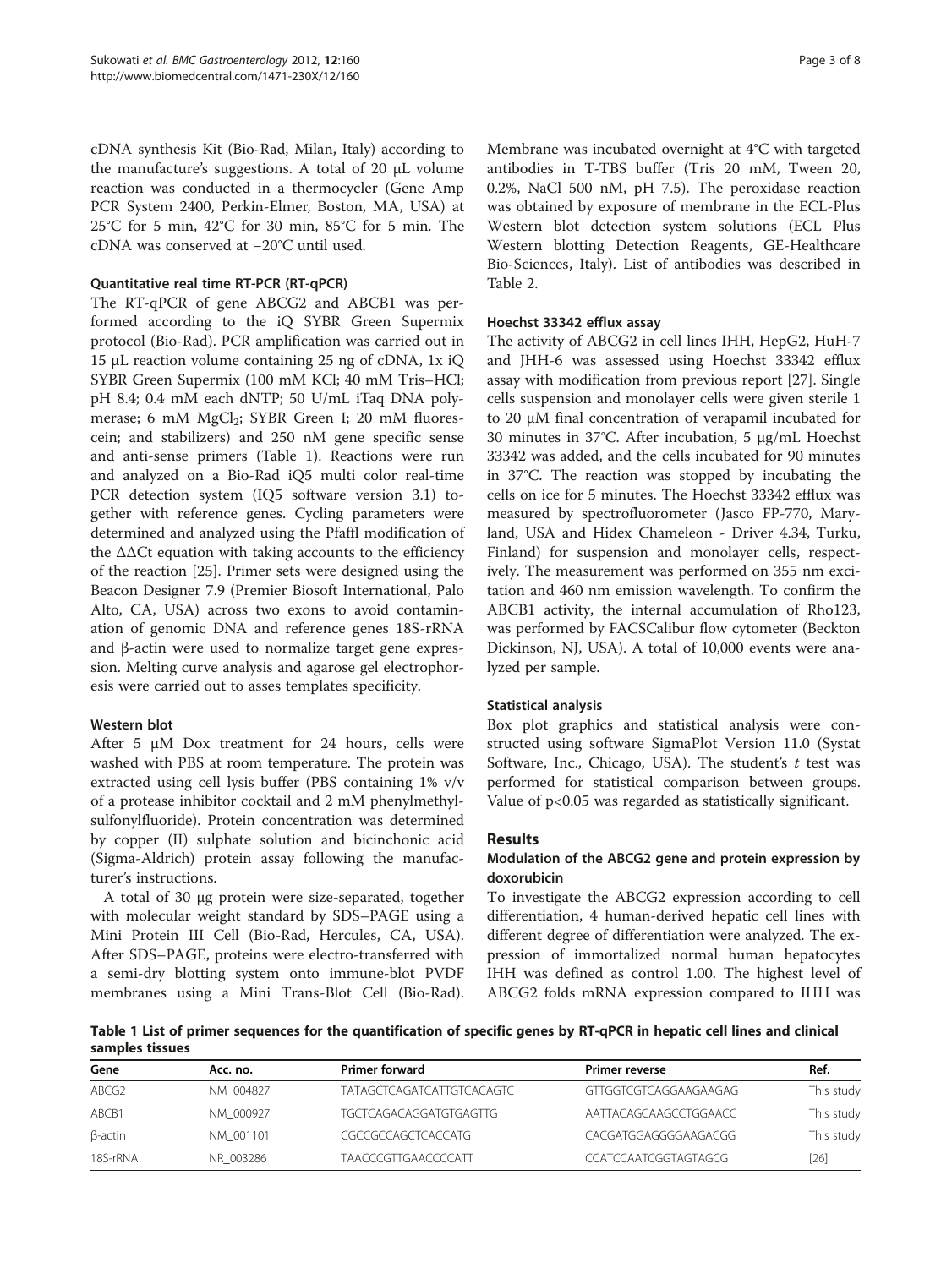<span id="page-3-0"></span>Table 2 List of antibodies

| Antibody                   | Clone                                     | MW kDa |  |
|----------------------------|-------------------------------------------|--------|--|
| ABCG2/BCRP                 | BXP53 (Abcam, Cambridge, MA, USA)         | 72     |  |
| ABCB1/MDR1                 | C219 (Abcam, Cambridge, MA, USA)          | 170    |  |
| Actin                      | A2066 (Sigma-Aldrich, St. Louis, MO, USA) | 42     |  |
| Anti rabbit IgG peroxidase | P0448 (Dako, Glostrup, Denmark)           |        |  |
| Anti rat IgG peroxidase    | P0450 (Dako, Glostrup, Denmark)           |        |  |
| Anti mouse IgG peroxidase  | P0260 (Dako, Glostrup, Denmark)           |        |  |

observed in the most undifferentiated cells JHH-6 (76.27 ± 6.00), followed by the more differentiated cells HepG2  $(53.52 \pm 19.06)$  and HuH-7  $(35.07 \pm 10.96)$  with p<0.01. In line with the mRNA results, ABCG2 protein (72 kDa) was detected in tumoral cell lines HuH-7, HepG2, and JHH-6, but not or very weak in IHH (Figure 1A). The



Figure 1 The expression of ABCG2 in hepatic cell lines. A. The basal ABCG2 mRNA and protein expression in human hepatic cell lines IHH, HuH-7, HepG2 and JHH-6. The data represented the mean  $\pm$  SD of minimum three independent experiments. Statistical student's t test: mRNA \*\* p<0.01 to IHH, protein  $^{**}$  p<0.01 to IHH. **B**. The folds of ABCG2 mRNA up-regulation after exposure to 5 μM Dox for 24 hours compared to basal expression considered (1.00). Statistical students' t test: \*\* p<0.01 to basal expression of each cell lines. The mRNA expression was normalized to reference genes 18S-rRNA and β-actin. Protein blot showing a representative Western Blot of ABCG2 (72 kDa) and ABCB1 (170 kDa) protein. Symbol: – control (basal level), + Dox.

protein expression in JHH-6 is  $11.5 \pm 1.5$  folds higher compared to IHH  $(p<0.01)$ .

We then assessed the effect of ABCG2 expression after exposure to Dox. When exposed to 5 μM Dox for 24 hours, 50% cell population in all cell lines tested died. In the surviving cells of each cell line, the exposure to Dox induced an up-regulation of ABCG2 mRNA. Of notice the extent of the up-regulation was inverse to the basal level of expression as IHH and HuH-7 showed a significant increment of gene expression  $(15.25 \pm 4.45)$  and 9.36  $\pm$  0.48 folds, respectively, p<0.01) as compared to HepG2 and JHH-6 which the expression was unchanged  $(1.14 \pm 0.68$  and  $1.38 \pm 1.58$  folds, respectively). In line with the gene expression, ABCG2 protein was weakly detected in IHH cells at basal condition, but it became detectable after exposure to Dox. The same occurred in HuH-7 while no difference was observed in JHH-6 cells where the treatment did not induce a significant overexpression of the transporter. However, even though there was a striking ABCG2 up-regulation compared to their basal level, the level of ABCG2 in IHH after Dox did not reach the basal level of HuH-7, HepG2, and JHH-6, still about a half of basal HuH-7 expression (Figure 1B).

## The functional activity of ABCG2

To define the activity of the ABCB1 and ABCG2 protein in the cell lines, the Hoechst 33342 efflux assay was determined. Preliminary experiments showed no effect on cell viability (MTT test) by verapamil, Hoechst and Rho123, to all cell lines, on working concentration of 10 μM, 5 μg/mL, and 10 ug/mL (96.6  $\pm$  5.3%, 90.6  $\pm$  7.4%,

Table 3 The efflux capacity of the HCC cell lines in exporting Hoechst 33342

| <b>HCC</b> lines | Hoechst 33342 (µg/mL) |              |              |  |
|------------------|-----------------------|--------------|--------------|--|
|                  | 25                    | 5.0          | 10.0         |  |
| HuH-7            | $100.0 + 6.4$         | $88.4 + 5.5$ | $53.0 + 2.8$ |  |
| HepG2            | $100.0 + 6.2$         | $74.7 + 3.1$ | $51.2 + 2.8$ |  |
| JHH-6            | $100.0 + 5.8$         | $80.1 + 2.1$ | $53.7 + 4.0$ |  |

The increase of Hoechst 33342 concentration decreased intracellular dye accumulation in all HCC cell lines tested. The intracellular dye intake of 2.5 μg/ mL as lowest dye concentration was considered as 100.0%. The data represented the mean  $\pm$  SD of three independent experiments.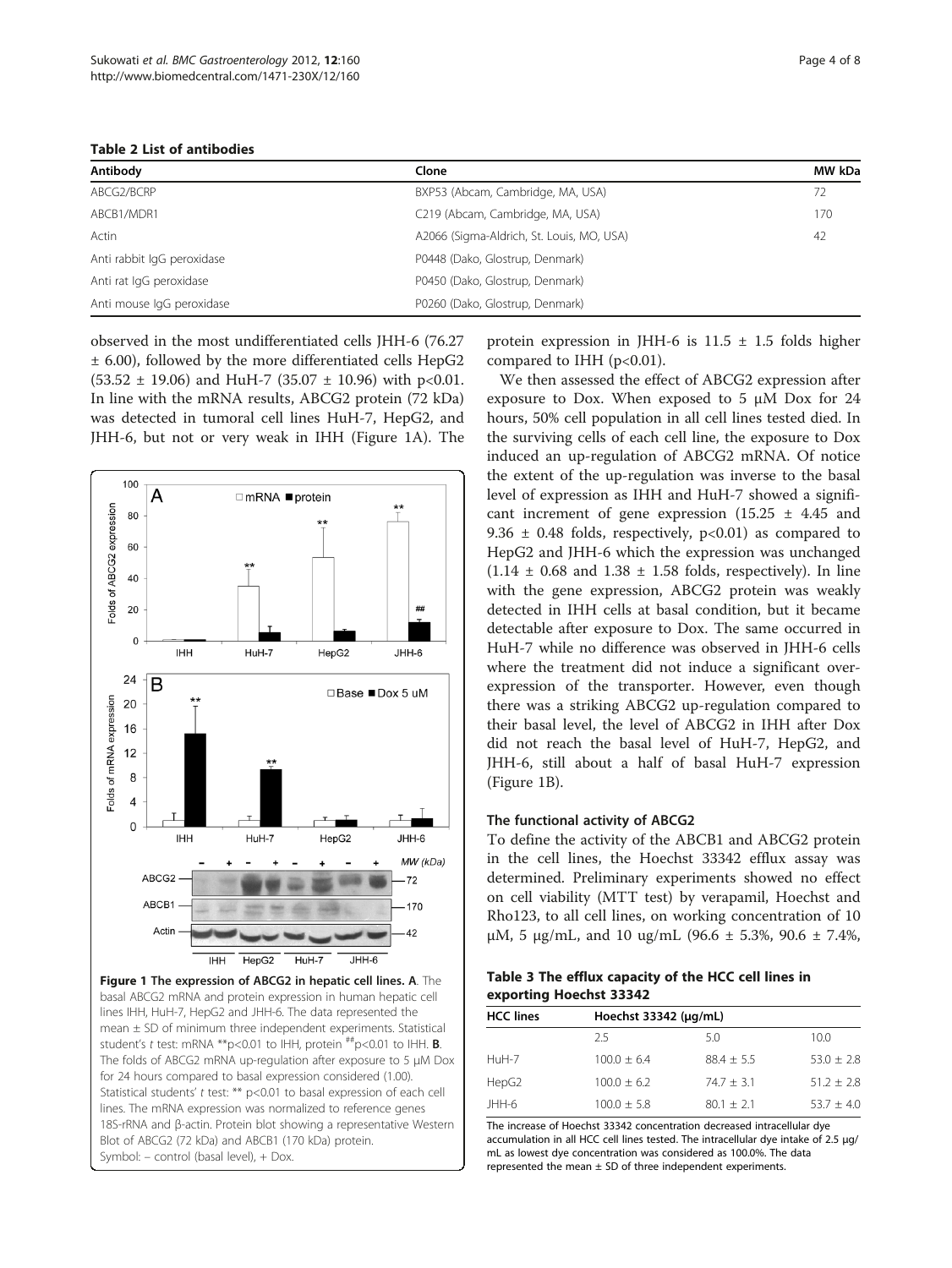and  $94.9 \pm 8.1\%$ , respectively). As control, we evaluated also the level of basal ABCB1 expression in these cell lines. The ABCB1 mRNA expression in IHH and JHH-6 were really low, more than 1000 times lower compared to those of HuH-7 and HepG2. ABCB1 protein expression was shown in Figure [1B](#page-3-0).

As shown in Table [3,](#page-3-0) the increase of Hoechst concentration  $(2.5 – 10.0 μg/mL)$  increased the activity of these two transporters to export dyes. This was defined by the decrease of Hoechst intracellular dye accumulation.



lower in JHH-6 followed by HepG2 and HuH-7 indicating major functional activity of ABCG2 in JHH-6. Cells without verapamil = 100.0%. B. Representative histogram plots showing the intracellular fluorescence of Rho123 in 10,000 events by FACS analysis. The data represented the mean  $\pm$  SD of minimum three independent experiments. C. The dose-dependent intracellular Hoechst 33342 accumulation in monolayer HuH-7 and JHH-6 cells. Statistical student's t test: \*p<0.05.

These evidences showed the capacity of both transporters to efflux the dyes out of the cells as a mechanism of cells toxicity defense mechanism.

Since the extracellular extrusion Hoechst 33342 is accounted by two ABC proteins (ABCB1 and ABCG2), to establish the relative role of ABCG2 the assay was also performed in the presence of verapamil, a potent ABCB1 but a weak ABCG2 inhibitor [[30\]](#page-7-0). In the HCC cell lines which have both ABCB1 and ABCG2, the lowest differential Hoechst fluorescence signal between cells with and without verapamil was found in cells JHH-6, indicating the ABCG2 in this cell line is dominantly responsible of the dye efflux. The result of Rho123 efflux measurement by FACS confirmed the functionality of ABCB1 was observed higher in HuH-7 and HepG2 (Figure 2A). A dose dependent Hoechst 33342 internal dye accumulation with the presence 1 to 20 μM verapamil in monolayer cells gave similar result (Figure 2B).

## ABCG2 expression in vivo

To confirm the data found in the cell lines in an in vivo series, we measured the quantity of ABCG2 mRNA in human samples collected from patient with HCC and cirrhosis. The ABCG2 mRNA levels in the 51 tissues samples were estimated by RT-qPCR and expressed in arbitrary units (au); a sample obtained from normal human liver was considered as 1.00 au. As shown in Figure [3A](#page-5-0), ABCG2 expression was found to be rather variable in all groups and in particular in HCC patients. The ABCG2 expression were found to be more restricted in normal and cirrhotic tissues compared to HCC

When HCC patients were divided according to the Edmondson Steiner HCC grading system, the expression of ABCG2 was found to be higher in HCC with poorly differentiated HCC G3/G4 (n=6) as compared to welland moderately-differentiated HCC G1/G2 (n=13) (p<0.05). In 15 paired samples, the up-regulation of ABCG2 in HCC compared to its cirrhotic tissue was consistently found to be higher in G3/G4 HCC (ratio 3.24 ± 2.08 folds) than in G1/G2 HCC (ratio 1.25 ± 1.06 folds)  $(p<0.01)$  as shown in Figure [3B](#page-5-0). This significance was not observed for ABCB1 gene. There was no correlation of ABCG2 with other clinical findings such as MELD and CTP score, etiology, alpha fetoprotein and albumin level, and vascular invasion.

## **Discussion**

The non-responsiveness of cancer cells to chemotherapeutic regiments has been a major obstacle in the treatment of cancers. The survival rate for HCC patients in advanced stages which could not treated with surgical procedures (including liver transplantation) has not been changed for 30 years [\[28\]](#page-7-0). One of the important issues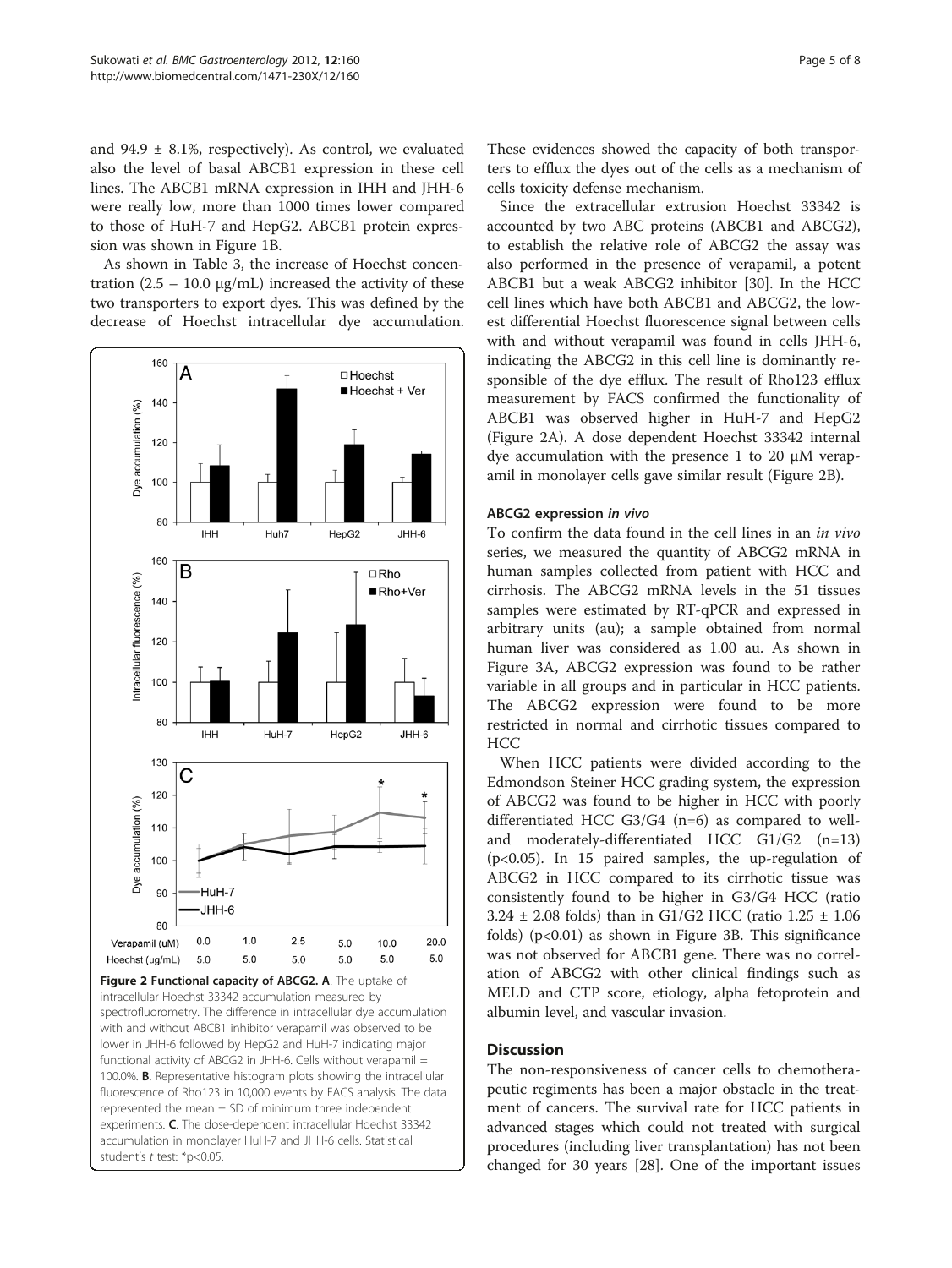<span id="page-5-0"></span>

in multidrug resistance in cancer is the high expression of ABC transporters proteins, including ABCG2.

Due to the inconclusive data on the role of ABCG2 in HCC we assessed the functional and gene expression of this ABC transporter in two different but related systems such as a series of human derived liver cell lines and patients with HCC and cirrhosis. For the *in vitro* model 4 differently differentiated hepatic cell lines were used. Three derived from HCC while one originates from a normal adult liver. The ABCG2 mRNA expression in tumoral lines was higher than in immortalized normal hepatocyte (IHH) and this was paralleled by the protein contents. Of notice was the effect observed when the cells were exposed to 5  $\mu$ M Dox. This treatment induced an up-regulation of both gene expression and protein content in all cell lines, but the up-regulation was inversely proportional to the basal level of expression. This behavior suggests that in the presence of toxic drug, ABCG2 is induced to export the drug from the cell and to prevent cytotoxicity as one of the major defense mechanisms and that this effect is maximal when the basal level of the expression is low. The data we observed in HepG2 cells agree with a previous report in which ABCG2 mRNA was up-regulated in Dox-resistant HepG2 [\[29](#page-7-0)].

To assess the activity of ABCG2 in cancer cell lines, we performed a functional assay using the Hoechst 33342 test. The efflux of Hoechst 33342 is accounted by both ABCG2 and ABCB1 transporters, and verapamil had been shown to effectively inhibit ABCB1 but not ABCG2 [[30](#page-7-0)]. The addition of verapamil resulted in the increase of intracellular Hoechst 33342 in the well differentiated HepG2 and HuH-7 cells but not in the poorly differentiated cells (JHH-6). This data points to the conclusion that in the poorly differentiated HCC cell line, the efflux is mainly depend on the ABCG2 activity while in the more differentiated ones, drug export is also accounted by the activity of ABCB1. This conclusion is in line with very high ABCB1 expression in both HepG2 and HuH-7 cells. This finding indicates that a high expression of ABCG2 transcription is associated with functional role of the transporter which results in the protection of the cell from doxorubicin-induced cytotoxicity.

To compare the data obtained in vitro, we studied the ABCG2 mRNA expression in samples of adult normal liver and tissues obtained from HCC patients. There are several limitations in this type of studies such as the effect of the different treatments to which each patient undergoes before being considered for hepatic resection or transplantation. Our data in human tissues samples show a rather high variation in ABCG2 expression, as expected. The large variations of intra- and inter-groups ABCG2 expression observed in this study had also been reported in acute leukemia [\[31\]](#page-7-0), breast cancer [[32](#page-7-0)] and lung cancer [\[33](#page-7-0)]. We believe that these variations are likely linked to several factors such as age, sex, type of the drugs, duration of the treatments, severity of the diseases, and many others. In line with this conclusion is the observation that when we compared the expressions of normal adult liver with that obtained from children, ABCG2 expression was higher in the adults (data not shown), suggesting that ABCG2 expression is agerelated and dependent to drug exposure which obviously increases with age.

The overall distribution showed that the expression of the ABCG2 mRNA was slightly higher and more dispersed in HCC and cirrhotic tissues as compared to normal tissues, in line with a previous report [[10](#page-6-0)]. Interestingly, the ABCG2 mRNA expression was higher in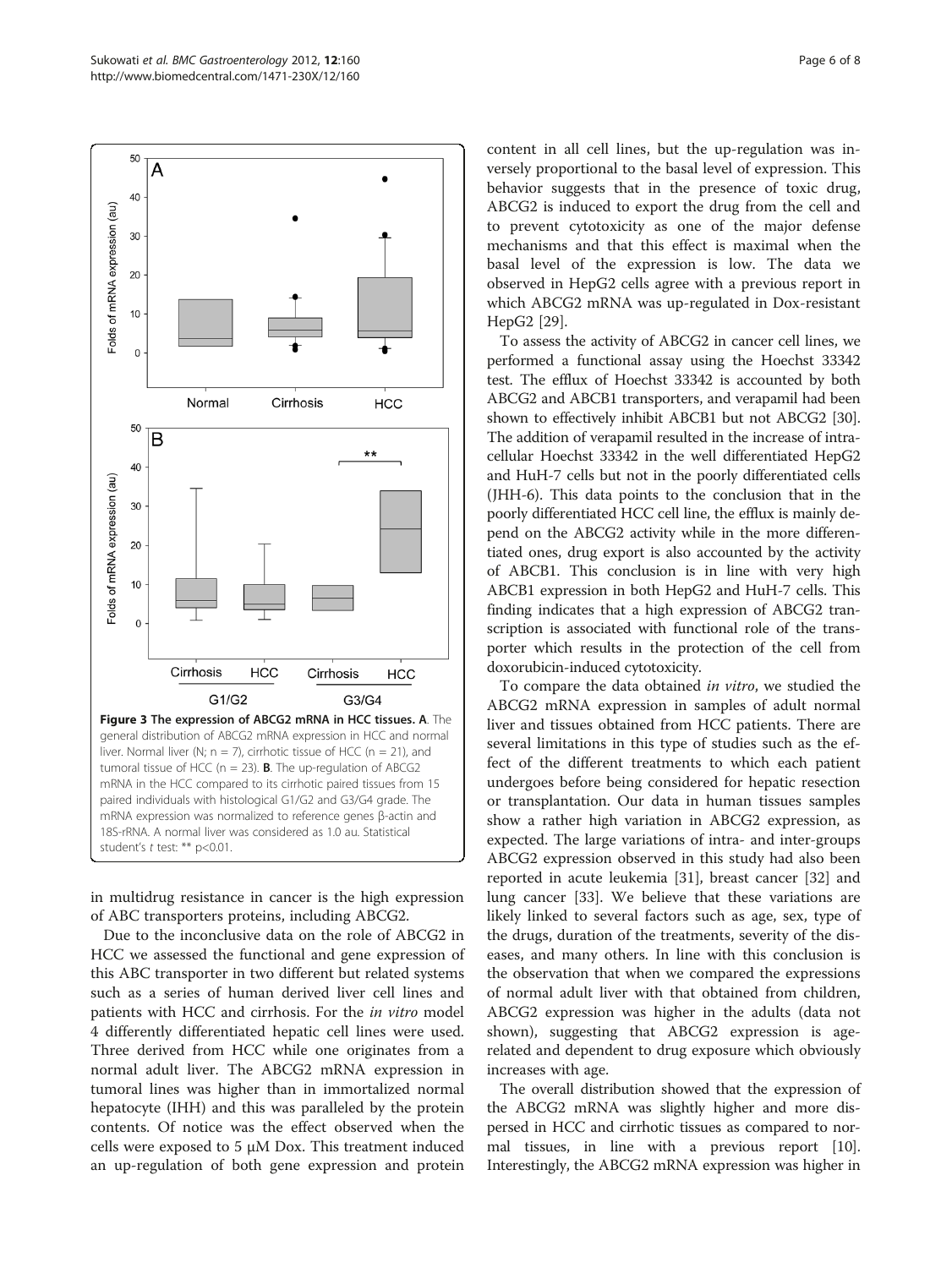<span id="page-6-0"></span>the HCC than in the surrounding cirrhotic tissue in about 60% of HCC patients. Of notice was the observation that this up-regulation was consistently observed in poorly differentiated pathological grade G3/G4 than in G1/G2 HCC tissue. This is different from what described by Gupta et al. who reported in 3 specimens of liver cancers that both the mRNA and protein level of ABCG2 were decreased [\[34\]](#page-7-0). The discrepancy suggests that the ABCG2 expression is variable and dependent by the tissue type, even in the single individual due to variability of HCC tissues profile. A relationship between cell differentiation and ABCG2 expression had been previously reported in other cell lines. A high level of functional ABCG2 was detected in undifferentiated human embryonic cells and decreased during cellular differentiation [\[35\]](#page-7-0). In hematopoietic system, the ABCG2 expression is confined to the most immature progenitor cells and downregulated at the committed progenitor level [\[36\]](#page-7-0). Recent data showed that knock-down of ABCG2 inhibited breast cancer and lung cancer cells proliferation, suggesting the role of ABCG2 in maintenance the cancer cells [\[37\]](#page-7-0).

Our finding reemphasized the importance of intrinsic factors like age, differentiation, and disease status in the expression of drug-transporters in human tissues. Our data expand the previous report showing that ABCG2 protein and mRNA were higher in HCC [10] and that in hepatoblastoma patients the transporter was upregulated following chemotherapy [13]. For the ABCG2 and pathological grade of cancer, our data in HCC is concordant with those observed in glioma [14].

#### Conclusions

Our findings demonstrated an higher expression of the ABCG2 in liver diseases compared to normal tissue and possibly more important, in HCC where the genetic and functional up-regulation is more marked in less differentiated tumors. The up-regulation of ABCG2 observed in response to drug therapy underlines the importance of this transporter to account for the drug resistance and points the needs to explore its expression in liver diseases, HCC in particular.

#### Competing interests

The authors declare that they have no competing interests.

#### Authors' contributions

CHCS conducted the experiments and wrote the article; NR, DP, and BA performed experiments; PF, GT, and LSC read and approved the text; CT read, edited and approved the text. All authors read and approved the final manuscript.

#### Acknowledgments

CHCS was supported by a fellowship of the Italian Ministry of Foreign Affairs of the Istituto Italiano di Cultura, Jakarta, Indonesia - This work was supported by a grant from the Italian Liver Foundation. The authors thank Drs. U. Baccarani, P. Lupo, C. Avellini, V. Lanzilotti, and N. De Manzini for their help in the collecting of clinical materials.

#### Author details

<sup>1</sup> Centro Studi Fegato, Fondazione Italiana Fegato, Bld Q AREA Science Park Basovizza, Trieste, Italy. <sup>2</sup>Ospedale Pediatrico Bambino Gesù, Rome, 00100, Italy. <sup>3</sup>Department of Medicine, University of Trieste, Trieste 34100, Italy.

#### Received: 23 July 2012 Accepted: 1 November 2012 Published: 15 November 2012

#### References

- 1. Parkin DM, Bray F, Ferlay J, Pisani P: Estimating the world cancer burden: Globocan 2000. Int J Cancer 2001, 94:153–156.
- 2. Villanueva A, Llovet JM: Targeted therapies for hepatocellular carcinoma. Gastroenterology 2011, 140:1410–1426.
- 3. Dean M, Hamon Y, Chimini G: The human ATP-binding cassette (ABC) transporter superfamily. J Lipid Res 2001, 42:1007–1017.
- 4. Maliepaard M, Scheffer GL, Faneyte IF, van Gastelen MA, Pijnenborg AC, Schinkel AH, van De Vijver MJ, Scheper RJ, Schellens JH: Subcellular localization and distribution of the breast cancer resistance protein transporter in normal human tissues. Cancer Res 2001, 61:3458–3464.
- 5. Fetsch PA, Abati A, Litman T, Morisaki K, Honjo Y, Mittal K, Bates SE: Localization of the ABCG2 mitoxantrone resistance-associated protein in normal tissues. Cancer Lett 2006, 235:84-92.
- 6. Diestra JE, Scheffer GL, Catala I, Maliepaard M, Schellens JH, Scheper RJ, Germa-Lluch JR, Izquierdo MA: Frequent expression of the multi-drug resistance-associated protein BCRP/MXR/ABCP/ABCG2 in human tumours detected by the BXP-21 monoclonal antibody in paraffinembedded material. J Pathol 2002, 198:213–219.
- Litman T, Brangi M, Hudson E, Fetsch P, Abati A, Ross DD, Miyake K, Resau JH, Bates SE: The multidrug-resistant phenotype associated with overexpression of the new ABC half-transporter, MXR (ABCG2). J Cell Sci 2000, 113(Pt 11):2011–2021.
- 8. Burger H, Nooter K: Pharmacokinetic resistance to imatinib mesylate: role of the ABC drug pumps ABCG2 (BCRP) and ABCB1 (MDR1) in the oral bioavailability of imatinib. Cell Cycle 2004, 3:1502-1505.
- Cusatis G, Gregorc V, Li J, Spreafico A, Ingersoll RG, Verweij J, Ludovini V, Villa E, Hidalgo M, Sparreboom A, Baker SD: Pharmacogenetics of ABCG2 and adverse reactions to gefitinib. J Natl Cancer Inst 2006, 98:1739–1742.
- 10. Sun Z, Zhao Z, Li G, Dong S, Huang Z, Ye L, Liang H, Qu J, Ai X, Zhang W, Chen X: Relevance of two genes in the multidrug resistance of hepatocellular carcinoma: in vivo and clinical studies. Tumori 2010, 96:90–96.
- 11. Kamiyama N, Takagi S, Yamamoto C, Kudo T, Nakagawa T, Takahashi M, Nakanishi K, Takahashi H, Todo S, Iseki K: Expression of ABC transporters in human hepatocyte carcinoma cells with cross-resistance to epirubicin and mitoxantrone. Anticancer Res 2006, 26:885–888.
- 12. Barnes SN, Aleksunes LM, Augustine L, Scheffer GL, Goedken MJ, Jakowski AB, Pruimboom-Brees IM, Cherrington NJ, Manautou JE: Induction of hepatobiliary efflux transporters in acetaminophen-induced acute liver failure cases. Drug Metab Dispos 2007, 35:1963-1969.
- 13. Vander Borgth S, van Pelt J, van Malenstein H, Cassiman D, Renard M, Verslype C, Libbrecht L, Roskams TA: Up-regulation of breast cancer resistance protein expression in hepatoblastoma following chemotherapy: A study in patients and in vitro. Hepatol Res 2008, 38:1112–1121.
- 14. Jin Y, Bin ZQ, Qiang H, Liang C, Hua C, Jun D, Dong WA, Qing L: ABCG2 is related with the grade of glioma and resistance to mitoxantone, a chemotherapeutic drug for glioma. J Cancer Res Clin Oncol 2009, 135:1369–1376.
- 15. Hu C, Li H, Li J, Zhu Z, Yin S, Hao X, Yao M, Zheng S, Gu J: Analysis of ABCG2 expression and side population identifies intrinsic drug efflux in the HCC cell line MHCC-97L and its modulation by Akt signaling. Carcinogenesis 2008, 29:2289–2297.
- 16. Shi GM, Xu Y, Fan J, Zhou J, Yang XR, Qiu SJ, Liao Y, Wu WZ, Ji Y, Ke AW, Ding ZB, He YZ, Wu B, Yang GH, Qin WZ, Zhang W, Zhu J, Min ZH, Wu ZQ: Identification of side population cells in human hepatocellular carcinoma cell lines with stepwise metastatic potentials. J Cancer Res Clin Oncol 2008, 134:1155–1163.
- 17. Zhou S, Schuetz JD, Bunting KD, Colapietro AM, Sampath J, Morris JJ, Lagutina I, Grosveld GC, Osawa M, Nakauchi H, Sorrentino BP: The ABC transporter Bcrp1/ABCG2 is expressed in a wide variety of stem cells and is a molecular determinant of the side-population phenotype. Nat Med 2001, 7:1028–1034.
- 18. Zhou S, Morris JJ, Barnes Y, Lan L, Schuetz JD, Sorrentino BP: Bcrp1 gene expression is required for normal numbers of side population